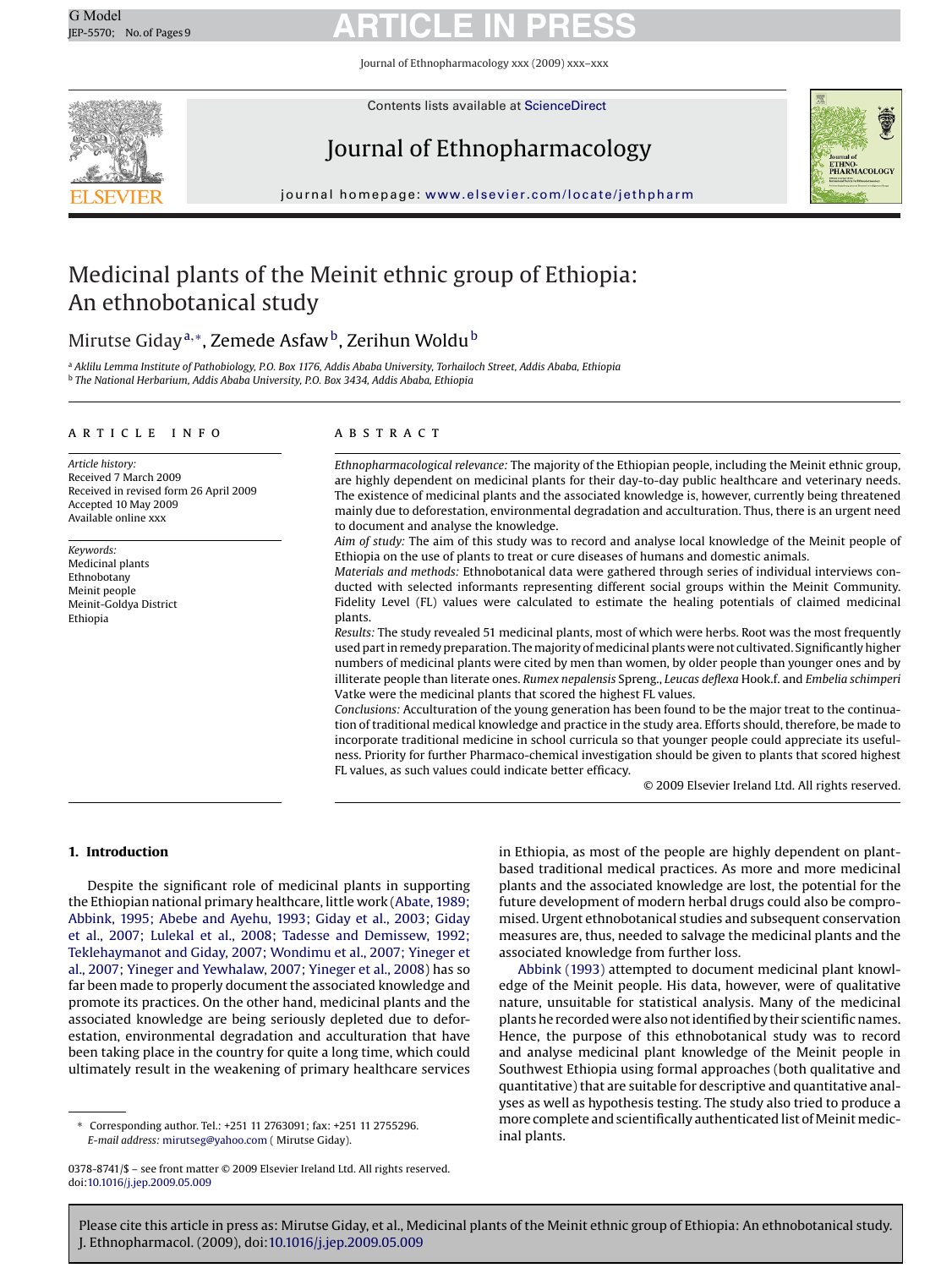### 2 *Mirutse Giday et al. / Journal of Ethnopharmacology xxx (2009) xxx–xxx*



**Fig. 1.** Map of Bench-Maji Zone divided into nine districts: shaded area shows Meinit-Goldya District.

### **2. Materials and methods**

### *2.1. Description of the people and their area*

The Meinit (Me'en) people predominantly reside in Meinit-Goldya and Meinit-Shasha districts of Bench-Maji Zone in southwest Ethiopia, distributed over semi-highland and lowland areas. Bench-Maji is endowed with diverse and relatively intact traditional cultures and relatively better forest cover as compared to other parts of the country. Mizan Teferi (7◦04 N, 35◦30 E) is an administrative town for the Zone and is located at 561 km southwest of the capital, Addis Ababa. According to the 1994 national census report [\(CSA, 1996\),](#page-7-0) the Meinit population reaches 52,808. The Language of the Meinit people, called after their name, belongs to the greater Nilotic languages group ([Ethiopian Mapping](#page-8-0) [Authority, 1988\).](#page-8-0) Meinit people living in semi-highland areas are settled farmers while those that inhabit lowland areas are either semi-pastoralists or pastoralists. The Meinit commonly cultivate field crops such as maize, sorghum, beans, peas, teff and wheat. In homegardens, they grow cabbage peppers, pumpkin, root crops such as taro and various spice plants. They also raise cattle, goat and sheep.

This study involved Meinit people residing in the Meinit-Goldya District (Fig. 1). According to the 1994 national census report ([CSA,](#page-7-0) [1996\),](#page-7-0) the District supports a population of 35,541 people, the majority of which belong to the Meinit ethnic group. The District is largely a semi-highland area with an annual rainfall ranging between 900 mm and 1400 mm ([Westphal, 1975\).](#page-8-0) Meinit-Goldya is divided into 28 sub-districts (kebeles). Bachuma town, located at 87 km east of Mizan Teferi, town is the seat of the District's administration.

Intestinal parasitic infections, skin-related diseases, malaria, respiratory tract infections and typhoid fever are the major health problems in the District. Currently, one health centre, two clinics and two health posts are available in the District, accessible to about 38% of the population (Hamus Mekuria, Health Desk, Bench-Maji Zone, personal communication). Blackleg, pasteurellosis and internal parasitic infections are diseases of major veterinary importance in the District. At present, the District has two veterinary clinics and five animal health posts.

### *2.2. Selection of study area and informants*

For the ethnobotanical study, four sub-districts (Goma, Chat, Adey Abeba and Teramaj) with varying distances from main road/modern healthcare facilities and vegetation cover were sampled from the Meinit-Goldya District. The study involved 100 informants, from the age of 18 to 70, encountered in houses during random walks made in the selected sub-districts and willing to participate in the study. Traditional medicine apprenticeship among the Meinits begins at the age of 10. At the age of 18, the transfer of the knowledge is expected to be more or less complete. For comparative purpose, 10 more informants from each sub-district, identified as knowledgeable by local residents, were included in the study. Quota sampling method was employed to balance the numbers of male and female informants. Oral consent was sought from each informant before interview.

### *2.3. Data collection methods*

Ethnobotanical data were collected between April 2004 and October 2006 mainly through individual interviews with the selected informants using semi-structured interview format following the approach of [Martin \(1995\). I](#page-8-0)nterviews were conducted in Meinit language with the help of a translator and responses were recorded in English. Data collection focused mainly on the kind of ailments (of human and livestock) treated or prevented and medicinal plants used, ways of remedy preparations, route of administration and dosage. Information on local marketability, cultivation practices, habitat and abundance of medicinal plants was also recorded. Specimens for most of the reported medicinal plants were collected, dried, properly identified and vouchers deposited at the National Herbarium of the Addis Ababa University.

### *2.4. Data analysis*

Microsoft Excel spreadsheet software ([Microsoft Corporation,](#page-8-0) [2001\)](#page-8-0) was employed to organise and analyse the data. One-way analysis of variance (ANOVA) tests were performed to test significant differences (at 95% confidence level) between average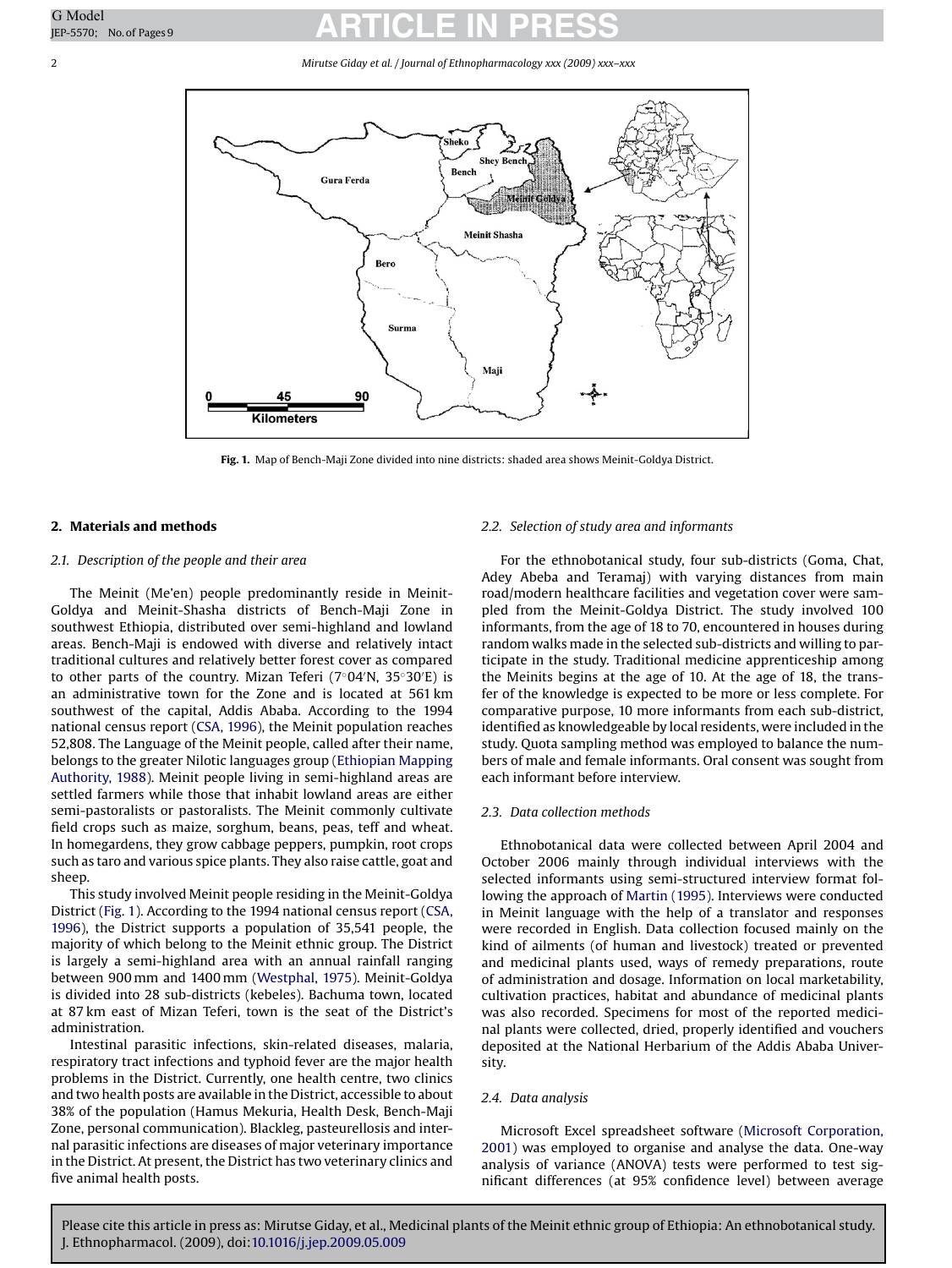### *Mirutse Giday et al. / Journal of Ethnopharmacology xxx (2009) xxx–xxx* 3

numbers of medicinal plants reported by different social groups within the Meinit community.

Relative Importance Value (RI), a measure of the diversity of medicinal application, was calculated for each claimed medici-nal plant using the formula RI = NP + NCS [\(Bennett and Prance,](#page-7-0) [2000\),](#page-7-0) where NP is obtained by dividing the number of properties (reported specific ailments) attributed to a species divided by the total number of properties attributed to the most versatile species (species with the highest number of properties). NCS is the number of body systems (ailment categories) treated by a given species divided by the total number of body systems treated by the most versatile species. Species with RI value of 2.0 (the highest possible value) are those with the highest diversity of medicinal application.

The relative healing potential of each reported medicinal plant used against human ailment was estimated using an index called Fidelity Level (FL). Its formula is given as  $FL = I_D/I_U \times 100$ , where  $I_D$  is the number of informants who independently indicated the use of a species for the same major ailment and *I*<sup>u</sup> the total number of informants who mentioned the plant for any major ailment ([Friedman](#page-8-0) [et al., 1986\).](#page-8-0) Prior to the calculation of FL, reported ailments were grouped into major disease categories following the approach of [Heinrich et al. \(1998\). A](#page-8-0)ccording to [Trotter and Logan \(1986\), p](#page-8-0)lants which are used in some repetitive fashion are more likely to be biologically active.

Preference ranking exercise was conducted by 10 informants (6 males and 4 females) randomly drawn from the list of people who already participated in the interviews following the approach of [Martin \(1995\).](#page-8-0) All the 10 informants were illiterate ones between the ages of 35 and 57. Each informant was asked to rank six medicinal plants (*Bersama abyssinica* Fresen., *Croton macrostachyus* Del., *Indigofera garckeana* Vatke, *Ritichiea albersii* Gilg, *Tephrosia vilossa* (L.) Pers. and *Vernonia auriculifera* Hiern.) according to their perceived degree of scarcity: the most scarce medicinal plant assigned with the highest number '6' and the least scarce with the least number '1'. The numbers were finally summed for all respondents to give an overall ranking; plants with the highest score were considered as the most scarce ones. The compared plants were selected based on scarcity reports by informants during interviews as well as observation and vegetation studies.

### **3. Results**

### *3.1. Medicinal plants reported*

A total of 51 medicinal plant species belonging to 45 genera and 27 families were recorded from the study area. Of these, 28 (55%) were herbs, 10 (20%) were shrubs, 9 (18%) were trees and 4 (9%) were climbers ([Table 1\).](#page-3-0) The Family *Asteraceae* contributed the highest number of medicinal plants (8 species), followed by the *Fabaceae* (5 species) and *Lamiaceae* (5 species) and *Euphorbiaceae* (4 species). Six families (*Ranunculaceae*, *Solanaceae*, *Rubiaceae*, *Boraginaceae*, *Menispermaceae* and *Malvaceae*) had two medicinal plant species each and 17 families had one medicinal plant each ([Table 2\)](#page-5-0)

### *3.2. Ailments treated*

Of the reported medicinal plants, 98% were used to treat human ailments and 16% against livestock ailments. Concerning human ailments, the highest proportions of Meinit medicinal plants were used to treat gastro-intestinal complaints (47%), skin-related diseases (29%) and respiratory system problems (16%). Some were used against toothache (10%), retained placenta (10%), eye diseases (8%),

evil eye (6%), tonsillitis (6%), headache (4%), rabies (4%), snakebite (4%) and malaria (4%).

### *3.3. Plant parts used and modes of remedy preparation*

Roots and leaves were the most frequently sought plant parts accounting for 49% and 43% of the claimed medicinal plants, respectively. Few were harvested for their stems/barks (8%), fruits/seeds (6%) and bulbs/rhizomes (4%). The majority of remedies were harvested for immediate uses: 58% prepared and administered while fresh and 38% prepared and administered after quick drying. Small proportions (5%) were indicated to be dried and stored for future uses.

The majority (85%) of remedies were applied in the form of juice or paste. Other modes of preparation included poultice (4%), infusion (4%), smoke (3%), powder (2%), decoction (1%) and exudates/sap (1%). Sixty one percent of the remedies were prepared without the use of diluents while 40% were processed with the addition of water.

### *3.4. Route of administration and dosage*

Great proportion of Meinit remedies (72%) were taken orally, while 16% were taken cutaneously. Four percent were applied locally in the mouth or on the tongue, 3% were administered in the eyes. Eighty five percent of the treatments were completed within 1 or 2 days. Eleven percent of the treatments were indicated to take 3–8 days and 4% were given until complete cure. More than half of the daily doses were administered once. If patients did not show any sign of improvement over the treatment period, they were referred to nearby modern health centres.

It was noted that dosage was influenced, among others, by the type of ailment, seriousness of the illness and age of the patient. Doses of liquid remedies administered to humans were usually measured using tea or coffee glasses or plastic cups, or by number of drops. In many cases, amounts of plant part/parts to be processed and doses to be used were roughly estimated and therefore, lacked precision.

### *3.5. Marketability of medicinal plants*

Only one (*Nicotiana tabacum* L.) Meinit medicinal plant was reported to be sold at local market though it was mainly marketed for its use as a stimulant. The rest of the remedies were freely harvested from the immediate environment by those who needed them.

### *3.6. Habitat and abundance of medicinal plants*

Great majority of Meinit medicinal plants were uncultivated ones, largely weedy species, which grew in disturbed habitats, mainly in fallowlands, crop fields and roadsides ([Table 3\).](#page-5-0) Only 5 (*Dicliptera laxata* C.B.Clarke, *Lepidium sativum* L., *Nicotiana tabacum* L., *Vernonia amygdalina* Del. and *Zingiber officinale* Roscoe) were cultivated, four of which grown primarily for other purposes. *Dicliptera laxata* C.B.Clarke was the only species reported to be occasionally cultivated primarily for its medicinal value.

Little time (15 min on average) was required to gather 88% of the claimed medicinal plants due to their abundance in close proximity to houses. Favoured by the ever-increasing habitat disturbance, the abundance of most weedy medicinal plants was reported to have even been increasing during the past years. Twenty to thirty minutes, on average, was needed to harvest *Croton macrostachyus* Del., *indigofera garckeana* Vatke and *Tephrosia villosa* (L.) Pers. However, longer time (40 min on average) was required to collect three medicinal plants (*Bersama abyssinica* Fresen., *Ritchiea albersii* Gilg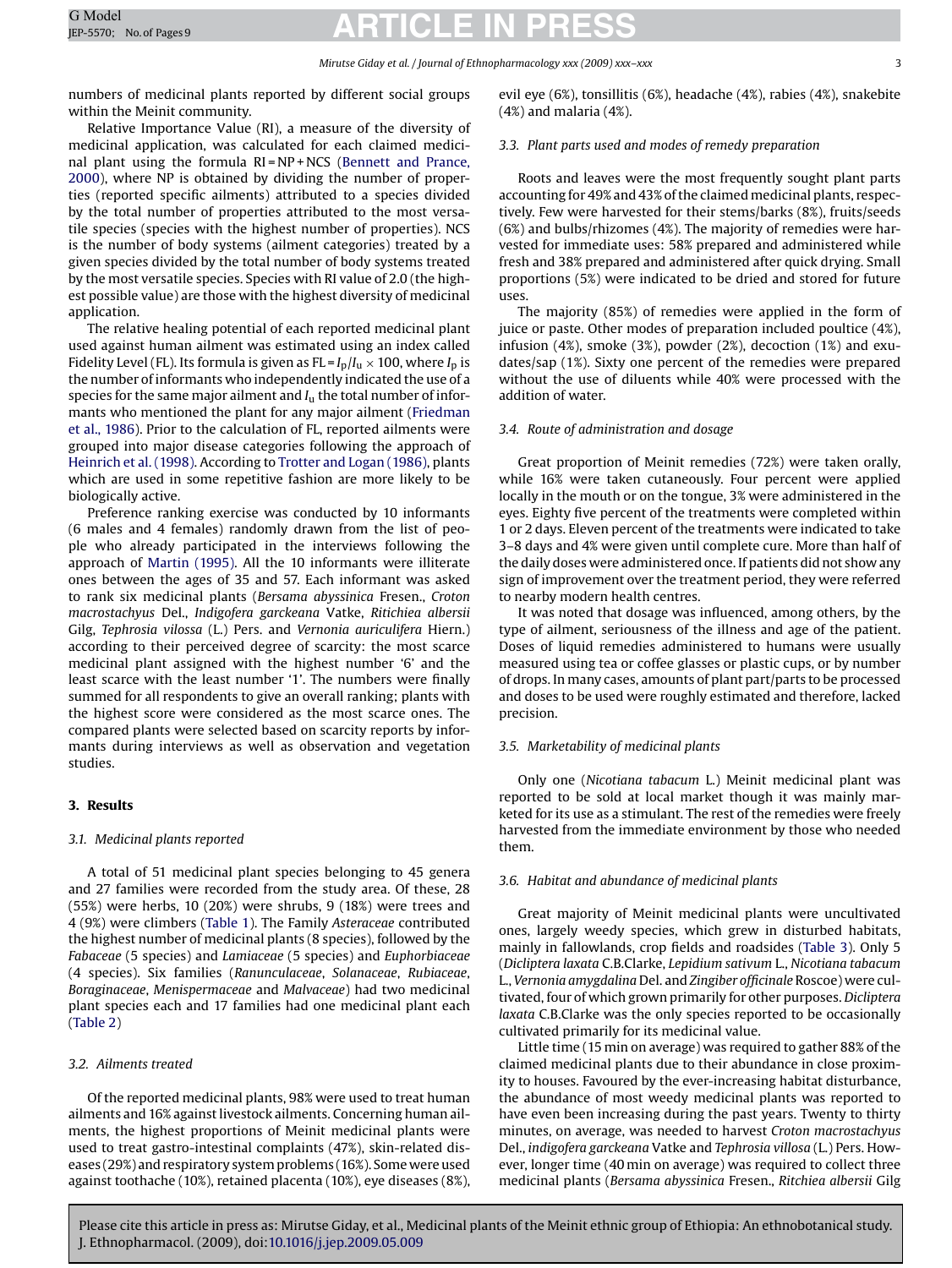# <span id="page-3-0"></span>Please cite this article in press as: Mirutse Giday, et al., Medicinal plants of the Meinit ethnic group of Ethiopia: An ethnobotanical study.<br>J. Ethnopharmacol. (2009), doi:10.1016/j.jep.2009.05.009 **Table 1**

J. Ethnopharmacol. (2009), doi:

[10.1016/j.jep.2009.05.009](dx.doi.org/10.1016/j.jep.2009.05.009)

Please cite this article in press as: Mirutse Giday, et al., Medicinal plants of che Meinit ethnic group of Ethiopia: An ethnobotanical study. An ethnobotanical study.

| Scientific and family names                            | Family name               | Local name                          | Growth form   | Ailment treated <sup>a</sup>                                  | Part used          | Application route     | Mixed with | Voucher no.                |
|--------------------------------------------------------|---------------------------|-------------------------------------|---------------|---------------------------------------------------------------|--------------------|-----------------------|------------|----------------------------|
| 1. Acalypha villicaulis<br>A.Rich., Euphorbiaceae      | Euphorbiaceae             | Zibute-kemun                        | Herb          | Diarrhoea                                                     | Root               | Oral                  |            | MG-M19-2006                |
| 2. Acalypha volkensii Pax,<br>Euphorbiaceae            | Euphorbiaceae             | Kirija, zibute-morenshi             | Climber       | Wound                                                         | Leaf               | <b>Topical</b>        |            | MG-M28-006                 |
| 3. Ajuga integrifolia<br>Buch.-Ham. ex D.Don           | Lamiaceae                 | Zibute-kurijun, qilqilia, qilqilich | Herb          | Retained placenta                                             | Root               | Oral                  |            | MG-M3-2006                 |
|                                                        |                           |                                     |               | Diarrhoea (child), evil eye, retained<br>placenta, ascariasis | Leaf               | Oral                  |            |                            |
| 4. Amorphophallus<br>gallaensis (Engl.) N.E.Br.        | Araceae                   | Wunut                               | Herb          | Wound (cattle, horses)                                        | Root               | <b>Topical</b>        |            | MG-M58-2006                |
| 5. Ardisiandra sibthorpioides<br>Hook.f.               | Primulaceae               |                                     | Herb          | Cataract                                                      | Leaf               | Local (eye)           |            | MG-M59-2006                |
| 6. Bersama abyssinica<br>Fresen.                       | Melianthaceae             | Foso                                | Tree          | Tonsillitis                                                   | Stem bark          | Oral                  |            | MG-M89-2006                |
| 7. Bothriocline schimperi<br>Oliv. & Hiern ex Benth.   | Asteraceae                | Dosut                               | Herb          | Stomachache                                                   | Root               | <b>Topical</b>        |            | MG-M90-2006                |
| 8. Carissa spinarum L.<br>9. Cirsium englerianum       | Apocynaceae<br>Asteraceae | Mukakerech<br>Bur                   | Shrub<br>Herb | Evil eye<br>Cough (cattle), diarrhoea (cattle)                | Root<br>Root       | Nasal<br>Oral         |            | MG-M91-2006<br>MG-M50-2006 |
| O.Hoffm.                                               |                           |                                     |               | Respiratory tract problem                                     | Root               | Oral, nasal           | 33         |                            |
|                                                        |                           |                                     |               | Stomachache, headache                                         | Root               | Oral, nasal           |            |                            |
| 10. Cissampelos mucronata<br>A.Rich.                   | Menispermaceae            | Shamtit, ra, zibute-kemun           | Climber       | Stomachache, retained placenta                                | Root               | Oral                  | 37, 46     | MG-M20-2006                |
|                                                        |                           |                                     |               | Respiratory tract problem                                     | Root               | Oral                  |            |                            |
| 11. Clematis hirsuta Perr. &<br>Guill.                 | Ranunculaceae             | Shiete-girnajun, ra                 | Climber       | Cataract                                                      | Leaf               | Local (eye)           |            | MG-M61-2006                |
|                                                        |                           |                                     |               | Diarrhoea (child)                                             | Leaf               | Nasal                 |            |                            |
| 12. Clerodendrum<br>myricoides (Hochst.) Vatke         | Lamiaceae                 | Dumdumach                           | Shrub         | Stomachache                                                   | Root               | Oral                  |            | MG-M17-2006                |
| 13. Cordia africana Lam.                               | Boraginaceae              | Oshwoch                             | Tree          | Wound                                                         | Leaf               | <b>Topical</b>        |            | MG-M92-2006                |
| 14. Conyza bonariensis (L.)<br>Cronq.                  | Asteraceae                | Qilqilia                            | Herb          | Diarrhoea (child)                                             | Leaf               | Oral                  |            | MG-M41-2006                |
| 15. Croton macrostachyus<br>Del.                       | Euphorbiaceae             | Kombelit                            | Tree          | Snake bite                                                    | Root               | Oral                  |            | MG-M93-2006                |
| 16. Cynoglossum<br>amplifolium Hochst. ex              | Boraginaceae              | Perpert, girshu, marest             | Herb          | Wound                                                         | Leaf               | <b>Topical</b>        |            | MG-M8-2006                 |
| A.DC.                                                  |                           |                                     |               | Diarrhoea (child)                                             | Root, leaf         | Oral                  |            |                            |
| 17. Cyperus sp.                                        | Cyperaceae                | Bitroch                             | Herb          | Cough<br>Stomachache, cough (cattle)                          | Rhizome<br>Rhizome | Oral, topical<br>Oral |            | MG-M10-2006                |
| 18. Datura stramonium L.                               | Solanaceae                | Bolute-rosun                        | Herb          | Toothache                                                     | Root               | Local (mouth)         |            | MG-M94-2006                |
| 19. Dicrocephala integrifolia<br>(L.f.) O.Kuntze       | Asteraceae                |                                     | Herb          | Cataract                                                      | Leaf               | Local (eye)           |            | MG-M80-2006                |
| 20. Dicliptera laxata<br>C.B.Clarke                    | Acanthaceae               |                                     | Herb          | Headache                                                      | Above ground       | Nasal                 |            | MG-M45-2006                |
| 21. Dissotis senegambiensis<br>(Guill. & Perr.) Triana | Melastomataceae           | $\sim$                              | Herb          | Cutaneous leishmaniasis                                       | Leaf               | Nasal                 |            | MG-M1-2006                 |
|                                                        |                           |                                     |               | Wound                                                         | Leaf               | <b>Topical</b>        |            | MG-M1-2006                 |
| 22. Embelia schimperi Vatke                            | Myrsinaceae               | Qamjach                             | Shrub         | Ascariasis, taeniasis                                         | Fruit              | Oral                  |            | MG-M4-2006                 |
| 23. Ficus vasta Forssk.                                | Moraceae                  | Padut                               | Tree          | Itching skin                                                  | Sap                | <b>Topical</b>        |            | MG-M95-2006                |
| 24. Galinsoga quadriradiata<br>Ruiz & Pavon            | Asteraceae                | Zibute-kono                         | Herb          | Snake bite                                                    | Leaf               | <b>Topical</b>        |            | MG-M96-2006                |

4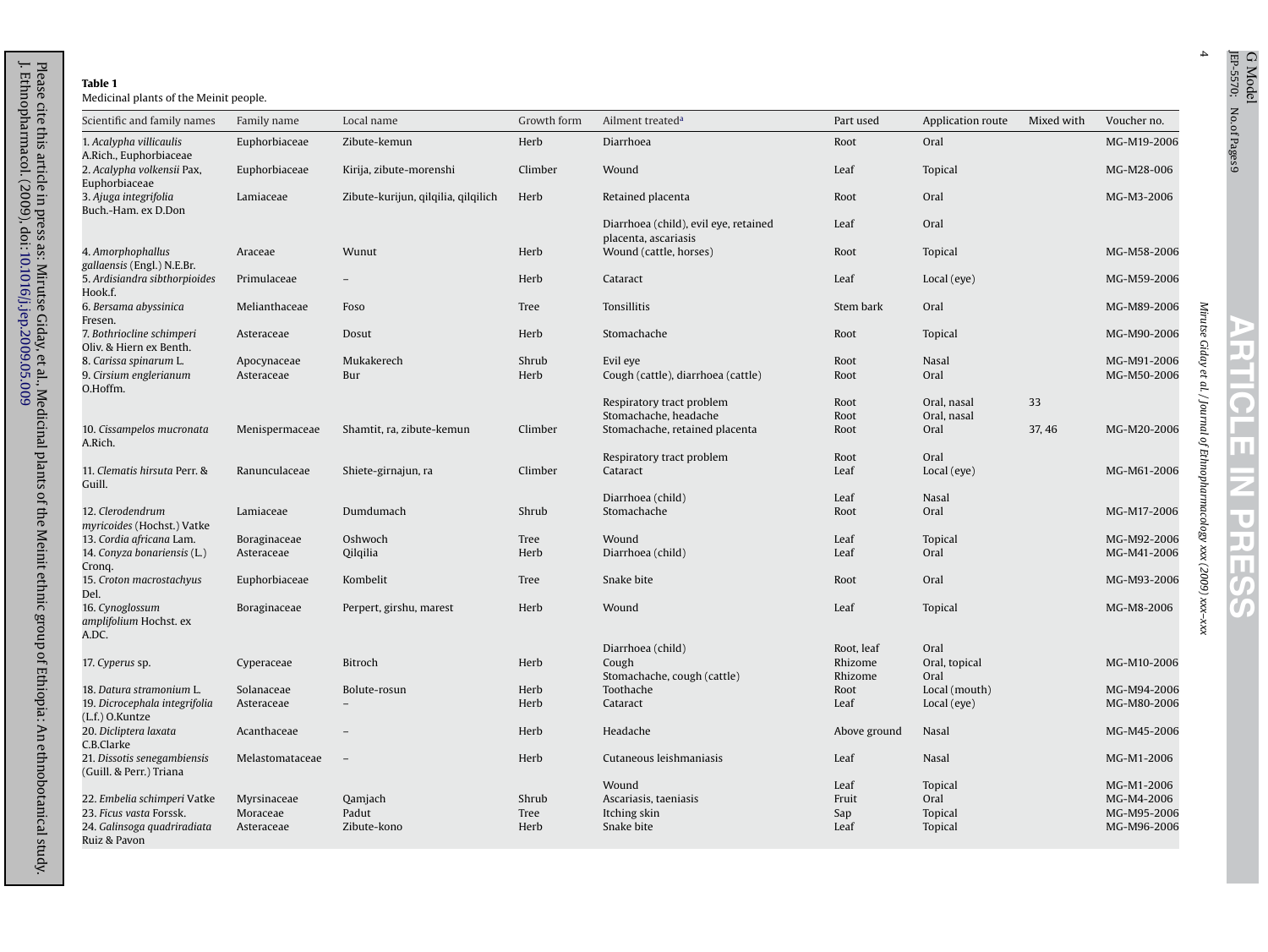<span id="page-4-0"></span>

| 25. Gardenia ternifolia<br>Schumach. & Thonn. | Rubiaceae           | Bodut                                      | Tree    | Malaria                                   | Stem bark        | Oral                 |        | MG-M97-2006  |
|-----------------------------------------------|---------------------|--------------------------------------------|---------|-------------------------------------------|------------------|----------------------|--------|--------------|
| 26. Hoslundia opposita Vahl                   | Lamiaceae           | Dumdumach                                  | Shrub   | Stomachache, diarrhoea                    | Root             | Oral                 |        | MG-M35-2006  |
| 27. Indigofera arrecta                        | Fabaceae            | Shersherit                                 | Herb    | Stomachache                               | Root             | Oral                 |        | MG-M54-2006  |
| Hochst. ex A.Rich.                            |                     |                                            |         |                                           |                  |                      |        |              |
| 28. Indigofera garckeana                      | Fabaceae            | Shersherit, gimay                          | Shrub   | Diarrhoea (cattle), stomachache, headache | Root             | Oral                 |        | MG-M27-2006  |
| Vatke                                         |                     |                                            |         |                                           |                  |                      |        |              |
| 29. Indigofera spicata                        | Fabaceae            | Gimay, shersherit, sherit, shamtit         | Herb    | Diarrhoea, cough, malaria, stomachache,   | Root             | Oral                 |        | MG-M2-2006   |
| Forssk.                                       |                     |                                            |         | toothache, retained placenta, evil eye,   |                  |                      |        |              |
|                                               |                     |                                            |         | headache, cough (cattle and sheep)        |                  |                      |        |              |
|                                               |                     |                                            |         | Blackleg (cattle)                         | Root, leaf       | Oral                 |        |              |
| 30. Lepidium sativum L.                       | <b>Brassicaceae</b> | Silfa                                      | Herb    | Wound                                     | Seed             | Topical              |        |              |
| 31. Leucas deflexa Hook.f.                    | Lamiaceae           | Qilqilich, chodut, qilqilia, chilka, limut | Herb    | Diarrhoea (child), ascariasis,            | Leaf             | Oral                 |        | MG-M11-2006  |
|                                               |                     |                                            |         |                                           |                  |                      |        |              |
|                                               |                     |                                            |         | Stomachache                               | Leaf             | Nasal, topical       |        |              |
| 32. Microglossa pyrifolia                     | Asteraceae          | Orgulach                                   | Shrub   | Hard swell on skin                        | Leaf             | Oral, topical        |        | MG-M12-2006  |
| (Lam.) O.Kuntze                               |                     |                                            |         |                                           |                  |                      |        |              |
|                                               |                     |                                            |         | Tonsillitis                               | Leaf, stem       | Oral, topical        |        |              |
| 33. Nicotiana tabacum L.                      | Solanaceae          | Timbaho                                    | Herb    | Respiratory tract problem                 | Leaf             | Oral, nasal          | 9      |              |
|                                               |                     |                                            |         |                                           |                  |                      |        |              |
|                                               |                     |                                            |         | Cough (cattle)<br>Cutaneous leishmaniasis | Leaf<br>Leaf     | Oral, nasal<br>Nasal |        |              |
| 34. Ocimum lamiifolium<br>Hochst, ex Benth.   | Lamiaceae           |                                            | Herb    |                                           |                  |                      |        | MG-M49-2006  |
|                                               |                     |                                            |         |                                           |                  |                      |        |              |
| 35. Pentas lanceolata                         | Rubiaceae           |                                            | Herb    | Diarrhoea (child)                         | Leaf, root       | Nasal                |        | MG-M48-2006  |
| (Forssk.) Deflers                             |                     |                                            |         |                                           |                  |                      |        |              |
|                                               |                     |                                            |         | Ascariasis (cattle)                       | Leaf             | Oral                 |        |              |
|                                               |                     |                                            |         | Stomachache, retained placenta            | Root             | Oral                 | 46, 10 |              |
|                                               |                     |                                            |         | Ascariasis                                | Root             | Oral                 |        |              |
| 36. Phytolacca dodecandra                     | Phytolaccaceae      | Lochinit                                   | Shrub   | Rabies                                    | Root             | Oral                 |        | MG-M96-2006  |
| L'Hérit.                                      |                     |                                            |         |                                           |                  |                      |        |              |
| 37. Plantago lanceolata L.                    | Plantaginaceae      |                                            | Herb    | Eye infection                             | Leaf             | Local (eye)          |        | MG-M97-2006  |
| 38. Ranunculus multifidus                     | Ranunculaceae       | Sherit                                     | Herb    | Toothache, cold                           | Root/leaf        | Local (tooth), nasal |        | MG-M57-2006  |
| Forssk.                                       |                     |                                            |         |                                           |                  |                      |        |              |
| 39. Rhus ruspolii Engl.                       | Anacardiaceae       |                                            | Shrub   | Wound                                     | Leaf             | <b>Topical</b>       |        | MG-M98-2006  |
| 40. Ricinus communis L.                       | Euphorbiaceae       | Bolut                                      | Tree    | Stomachache                               | Root bark, seeds | Topical              |        | MG-M99-2006  |
| 41. Ritchiea albersii Gilg                    | Capparidaceae       | Dalsach                                    | Tree    | Wound                                     | Leaf             | Topical              |        | MG-M5-2006   |
|                                               |                     | Kularit                                    |         | Respiratory tract problem                 | Leaf             | Topical              |        |              |
|                                               |                     |                                            |         | Tonsillitis                               | Stem bark        | Oral                 |        |              |
| 42. Rubus steudneri                           | Rosaceae            | Gormach                                    | Shrub   | Stomachache with diarrhoea                | Root             | Oral                 |        | MG-M46-2006  |
| Schweinf.                                     |                     |                                            |         |                                           |                  |                      |        |              |
| 43. Rumex nepalensis                          | Polygonaceae        | Girshu                                     | Herb    | Stomachache                               | Root             | Oral                 |        | MG-M47-2006  |
| Spreng.                                       |                     |                                            |         |                                           |                  |                      |        |              |
| 44. Sida collina                              | Malvaceae           | Sese                                       | Herb    | Wound                                     | Leaf             | Topical              |        | MG-M100-2006 |
| Schlechtend.                                  |                     |                                            |         |                                           |                  |                      |        |              |
| 45. Sida urens L.                             | Malvaceae           | Sese                                       | Herb    | Wound                                     | Leaf             | Topical              |        | MG-M26-2006  |
| 46. Stephania abyssinica                      | Menispermaceae      |                                            | Climber | Stomachache, retained placenta            | Root             | Oral                 | 10, 37 | MG-M71-2006  |
| (Dillon. & A.Rich.) Walp.                     |                     |                                            |         |                                           |                  |                      |        |              |
| 47. Tephrosia elata Deflers                   | Fabaceae            | Kashabach                                  | Shrub   | Respiratory tract problem                 | Root             | Oral                 |        | MG-M101-2006 |
| 48. Tephrosia villosa (L.)                    | Fabaceae            | Kashabach, zangalech                       | Herb    | Respiratory tract problem, Stomachache,   | Root             | Oral                 |        | MG-M9-2006   |
| Pers.                                         |                     |                                            |         | cough (cattle), trypanosomiasis (cattle)  |                  |                      |        |              |
| 49. Vernonia amygdalina                       | Asteraceae          | <b>Buzut</b>                               | Tree    | Wound                                     | Leaf             | Topical              |        | MG-M64-2006  |
| Del.                                          |                     |                                            |         |                                           |                  |                      |        |              |
| 50. Vernonia auriculifera                     | Asteraceae          | Garut, garsach                             | Tree    | Toothache                                 | Root             | Local (tooth)        |        | MG-M74-2006  |
| Hiern.                                        |                     |                                            |         |                                           |                  |                      |        |              |
|                                               |                     |                                            |         | Dysentery                                 | Root             | Oral                 |        |              |
|                                               |                     |                                            |         |                                           |                  |                      |        |              |
| 51. Zingiber officinale                       | Zingiberaceae       | Gamchalech                                 | Herb    | Respiratory tract problem with cough      | Rhizome          | Oral                 |        |              |

<sup>a</sup> Unless specified, the given disease is that of humans.

G Model

**ARTICLE IN PRESS** JEP-5570; No. of Pages 9 **ARTICLE IN PRESS**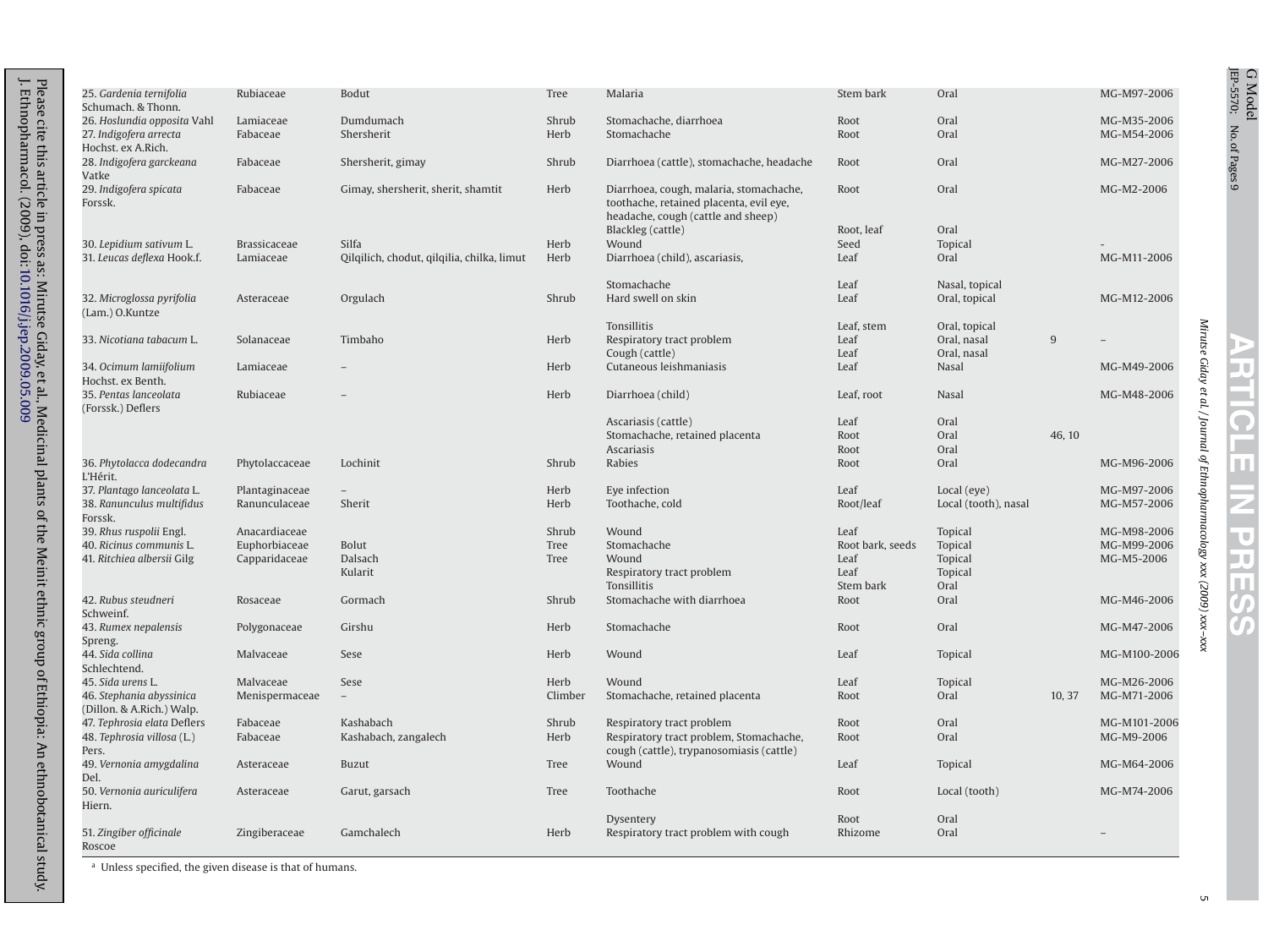### <span id="page-5-0"></span>6 *Mirutse Giday et al. / Journal of Ethnopharmacology xxx (2009) xxx–xxx*

**Table 4**

**Table 2**

Distribution of medicinal plant genera and species across the different families. Family name Genus name Genus name Species<sup>a</sup>

Asteraceae *Bothriocline* 7

| ble 4 |  |  |
|-------|--|--|

Ranking of six Meinit medicinal plants using the procedure of preference ranking based on the degree of local scarcity (plant with the highest score is the most scarce one).

|                       |   | Medicinal plant name Informants (coded A to I) |       |                     |     |  |         |  | Total score Ranking |                        |                |
|-----------------------|---|------------------------------------------------|-------|---------------------|-----|--|---------|--|---------------------|------------------------|----------------|
|                       |   |                                                |       | A B C D E F G H I I |     |  |         |  |                     |                        |                |
| Bersama abyssinica    |   |                                                |       | 3 4 3 4 6 3 3 6 4 4 |     |  |         |  |                     | -40                    |                |
| Croton macrostachyus  |   |                                                |       |                     |     |  |         |  |                     | 1 1 1 2 3 1 1 2 1 1 14 |                |
| Indigofera garckeana  |   |                                                |       | 2 3 2 3 1 2 2 3 3 2 |     |  |         |  |                     | - 23                   | e              |
| Ritchieg albersii     | 6 |                                                |       | 5 6 6 4 5 6 5 5 6   |     |  |         |  |                     | - 54                   | $\overline{a}$ |
| Tephrosia villossa    |   |                                                | 2 4 1 |                     | 2 4 |  | 4 1 2 3 |  |                     | 27                     |                |
| Vernonia auriculifera |   |                                                |       | 5 6 5 5 5 6 5 4 6 5 |     |  |         |  |                     | - 52                   |                |

### **Table 5**

FL values of medicinal plants cited by three or more informants for being used against a given ailment category.

| Medicinal plant         | Ailment                         | $I_{\rm p}$    | $I_{11}$       | FL value<br>$(\%)$ |
|-------------------------|---------------------------------|----------------|----------------|--------------------|
| Rumex nepalensis        | Gastro-intestinal complaints    | 10             | 10             | 100                |
| Leucas deflexa          | Gastro-intestinal complaints    | 7              | 7              | 100                |
| Embelia schimperi       | Gastro-intestinal complaints    | 4              | $\overline{4}$ | 100                |
| Cissampelos mucronata   | Gastro-intestinal complaints    | 9              | 11             | 82                 |
| Pentas lanceolata       | Gastro-intestinal complaints    | $\overline{4}$ | 5              | 80                 |
| Cynoglossum amplifolium | Cutaneous/subcutaneous diseases | 3              | $\overline{4}$ | 75                 |
| Tephrosia villosa       | Respiratory problems            | $\overline{4}$ | 6              | 67                 |
| Indigofera spicata      | Gastro-intestinal complaints    | 11             | 23             | 48                 |
| Cirsium englerianum     | Respiratory problems            | 3              | 7              | 43                 |
| Indigofera spicata      | Retained placenta               |                | 23             | 30                 |
|                         |                                 |                |                |                    |

and *Vernonia auriculifera* Hiern.) which were found as remnant trees scattered in some cultivation fields or in forest in faraway places. Result of scarcity ranking exercises using the procedure of preference ranking revealed *Ritchiea albersii* Gilg, *Vernonia auriculifera* Hiern. and *Bersama abyssinica* Fresen. as the most scarce plants (Table 4).

### *3.7. Informant consensus*

Fidelity Level (FL) was calculated for each Meinit medicinal plant and *Rumex nepalensis* Spreng., *Leucas deflexa* Hook.f. and *Embelia schimperi* Vatke (all used against gastro-intestinal complaints) were the ones scoring the highest values (Table 5).

*Indigofera spicata* Forssk. was the species that scored the highest RI value (2.0), followed by *Cyperus* sp. (1.1). *Indigofera spicata* Forssk. was prescribed to treat retained placenta, abdominal pain, cough, diarrhoea, malaria, toothache, evil eye, headache, blackleg (cattle) and cough (cattle and sheep). *Cyperus* sp. was used against abdominal pain, coughing, boil and coughs of cattle and horses [\(Table 6\).](#page-6-0)

|                                                                                                                                                                                      | Cirsium<br>Conyza<br>Dicrocephala<br>Galinsoga<br>Microglossa<br>Vernonia                                                                               | 9<br>14<br>19<br>24<br>32<br>49,50                                                 |
|--------------------------------------------------------------------------------------------------------------------------------------------------------------------------------------|---------------------------------------------------------------------------------------------------------------------------------------------------------|------------------------------------------------------------------------------------|
| Lamiaceae                                                                                                                                                                            | Ajuga<br>Clerodendrum<br>Hoslundia<br>Leucas<br>Ocimum                                                                                                  | 3<br>12<br>26<br>31<br>34                                                          |
| Fabaceae                                                                                                                                                                             | Indigofera<br>Tephrosia                                                                                                                                 | 27, 28, 29<br>47, 48                                                               |
| Euphorbiaceae                                                                                                                                                                        | Acalypha<br>Croton<br><b>Ricinus</b>                                                                                                                    | 1, 2<br>15<br>40                                                                   |
| Ranunculaceae                                                                                                                                                                        | Clematis<br>Ranunculus                                                                                                                                  | 11<br>38                                                                           |
| Solanaceae                                                                                                                                                                           | Datura<br>Nicotiana                                                                                                                                     | 18<br>33                                                                           |
| <b>Brassicaceae</b>                                                                                                                                                                  | Lepidium                                                                                                                                                | 30                                                                                 |
| Capparidaceae                                                                                                                                                                        | Ritchiea                                                                                                                                                | 41                                                                                 |
| Rubiaceae                                                                                                                                                                            | Gardenia<br>Pentas                                                                                                                                      | 25<br>35                                                                           |
| Boraginaceae                                                                                                                                                                         | Cordia<br>Cynoglossum                                                                                                                                   | 13<br>16                                                                           |
| Acanthaceae                                                                                                                                                                          | Dicliptera                                                                                                                                              | 20                                                                                 |
| Menispermaceae                                                                                                                                                                       | Cissampelos<br>Stephania                                                                                                                                | 10<br>46                                                                           |
| Zingiberaceae<br>Malvaceae<br>Polygonaceae<br>Anacardiaceae<br>Apocynaceae<br>Araceae<br>Cyperaceae<br>Melastomataceae<br>Melianthaceae<br>Moraceae<br>Myrsinaceae<br>Phytolaccaceae | Zingiber<br>Sida<br>Rumex<br>Rhus<br>Carissa<br>Amorphophallus<br>Cyperus<br><b>Dissotis</b><br><b>Bersama</b><br><b>Ficus</b><br>Embelia<br>Phytolacca | 51<br>44, 45<br>43<br>39<br>8<br>$\overline{4}$<br>17<br>21<br>6<br>23<br>22<br>36 |
| Plantaginaceae                                                                                                                                                                       | Plantago                                                                                                                                                | 37                                                                                 |
| Primulaceae                                                                                                                                                                          | Ardisiandra                                                                                                                                             | 5                                                                                  |

<sup>a</sup> Each species is assigned with a number as shown in [Table 1.](#page-3-0)

### **Table 3**

Proportion (%) of uncultivated and cultivated Meinit medicinal plants growing in different habitats.

|                               | Habitat       | Species <sup>a</sup> encountered              | Proportion (%) |
|-------------------------------|---------------|-----------------------------------------------|----------------|
| Uncultivated medicinal plants | Fallowland    | 5, 10, 14, 18, 24, 31, 34, 35, 37, 40, 44, 45 | 25.4           |
|                               | Crop field    | 9, 12, 13, 15, 16, 23, 25, 41, 43, 47, 48     | 21.5           |
|                               | Roadside      | 1, 3, 4, 7, 17, 19, 27, 38, 46                | 17.6           |
|                               | Live fence    | 2, 11, 22, 26, 36, 42, 50                     | 13.7           |
|                               | Forest margin | 8,32                                          | 3.9            |
|                               | Woodland      | 28,39                                         | 3.9            |
|                               | Grazing land  | 21                                            | 1.9            |
|                               | Homegarden    | 29                                            | 1.9            |
|                               | Forest        | 6                                             | 1.9            |
| Cultivated medicinal plants   | Homegarden    | 20, 30, 33, 49                                | 7.8            |
|                               | Farm plots    | 51                                            | 1.9            |

<sup>a</sup> Each species is assigned with a number as shown in [Table 1.](#page-3-0)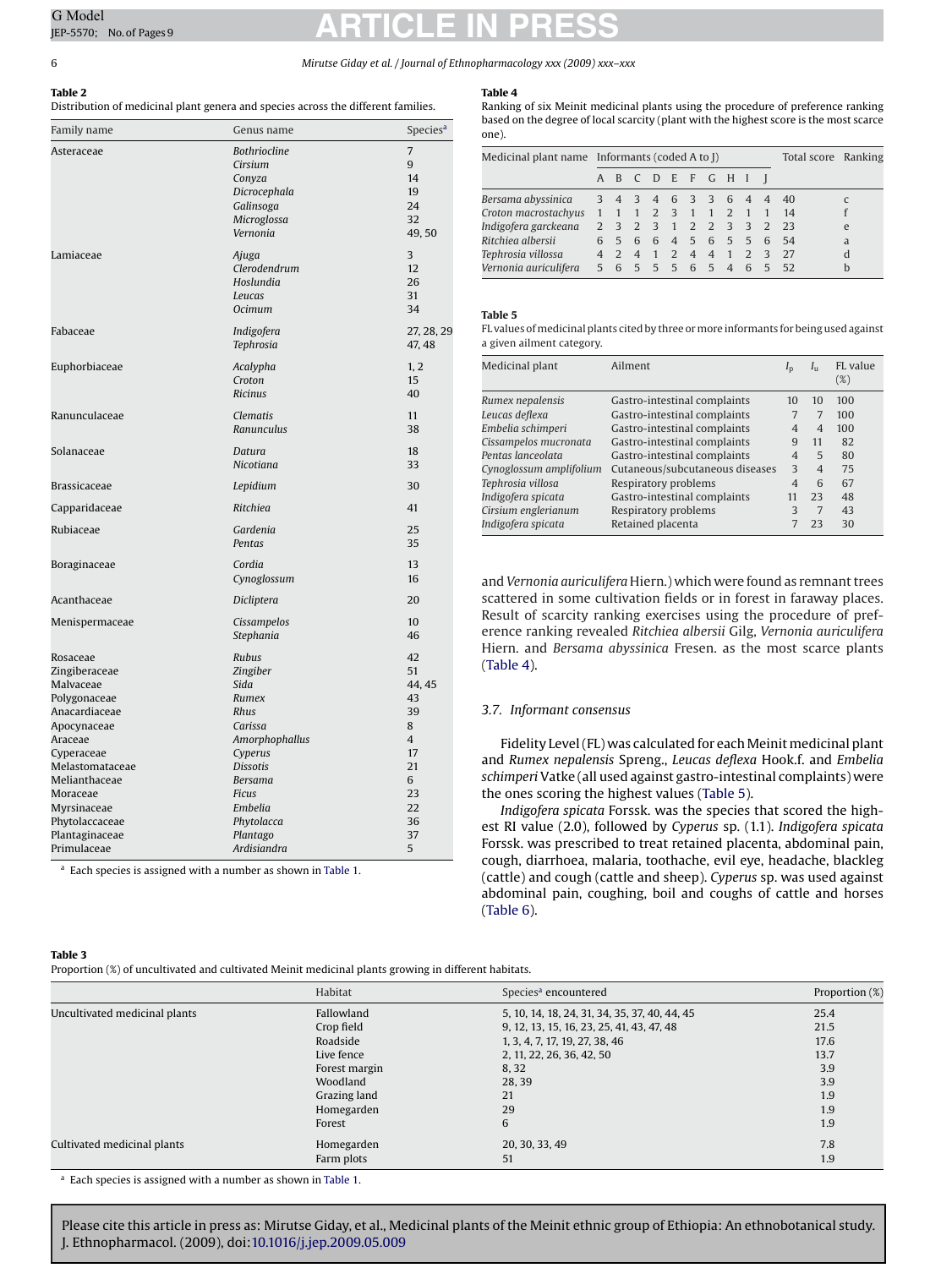### *Mirutse Giday et al. / Journal of Ethnopharmacology xxx (2009) xxx–xxx* 7

<span id="page-6-0"></span>

| Table 6                                                                             |  |
|-------------------------------------------------------------------------------------|--|
| RI values for Meinit medicinal plants used against three or more specific ailments. |  |

| Scientific name      | <b>NP</b> | <b>NCS</b> | Relative importance (RI) values |
|----------------------|-----------|------------|---------------------------------|
| Indigofera spicata   |           |            | 2.0                             |
| Cyperus sp.          | 0.5       | 0.6        | 1.1                             |
| Cirsium englerianum  | 0.4       | 0.5        | 0.9                             |
| Pentas lanceolata    | 0.5       | 0.4        | 0.9                             |
| Ajuga integrifolia   | 0.4       | 0.4        | 0.8                             |
| Indigofera garckeana | 0.3       | 0.4        | 0.7                             |
| Tephrosia villosa    | 0.3       | 0.3        | 0.6                             |
| Leucas deflexa       | 0.3       | 0.1        | 0.4                             |
|                      |           |            |                                 |

### *3.8. Comparison of knowledge between different informant groups*

Significantly higher averages (*p* < 0.05) were reported by men than women, by informants belonging to age group of 18–40 years than those belonging to above 40 years and by illiterate people than literate ones. However, there was no significant difference (*p* = 0.068) between the averages reported by informants identified as knowledgeable and those encountered during random visits to houses. There was also no significant difference (*p* = 0.55) between the averages reported by informants who live near roads and health centres (at less than 1 km distance) and those who reside far away from roads and health centres (at more than 3 km distance).

### *3.9. Traditional medical practice and secrecy*

The majority of informants agreed that most ailments were treated at a family level with self-prepared remedies.When needed, people could consult other people in their respective local community with little or no charge. The majority of the interviewees (70%) responded that they keep their medicinal plant knowledge secret; its free transfer could only take place within family members. The knowledge owner in a family (mostly a father or mother) selects one of his or her children (usually a son) as an apprentice. Apprenticeship begins at the age of 10 and mostly goes on through up to the age of 18. Most informants agreed that transfer of knowledge to people outside the family circle could only take place on substantial payment. Eight five percent of the Meinit informants expressed their concern that vertical transfer of knowledge on traditional medicine was currently not taking place very effectively unlike it was before due to the lack of interest by the younger generation to learn and practice it mainly due to acculturation.

### **4. Discussion and conclusions**

The families *Asteraceae*, *Fabaceae* and *Lamiaceae* have accounted for the highest number of Meinit medicinal plants, which could probably be due to their high species. Other studies conducted in different parts of the country [\(Asfaw, 1999; Giday and Ameni, 2003;](#page-7-0) [Tanto et al., 2003; Tadesse et al., 2005\)](#page-7-0) also revealed the highest contribution of these families to the Ethiopian medicinal flora. *Fabaceae*, *Asteraceae* and *Lamiaceae* are among the largest dicotyledonous families in the Ethiopian flora ([Ryding, 2006; Tadesse, 2004;](#page-8-0) [Thulin, 1989\).](#page-8-0)

The high usage of herbs as medicinal plants among the Meinit people could indicate their better abundance as compared to trees and shrubs. Studies conducted in other parts of Ethiopia ([Asfaw,](#page-7-0) [1999; Giday et al., 2003; Giday and Ameni, 2003; Tanto et al., 2003\),](#page-7-0) Argentina [\(Hilgert, 2001\),](#page-8-0) Nepal ([Shrestha and Dhillion, 2003\),](#page-8-0) Uganda [\(Tabuti et al., 2003\)](#page-8-0) and India [\(Muthu et al., 2006; Uniyal](#page-8-0) [et al., 2006\)](#page-8-0) also indicated the common use of herbs as sources of medicine.

The high use of medicinal plants by the Meinit people to cure gastro-intestinal complaints and skin-related ailments could be attributed to the high preponderance of these disorders in the area. According to information obtained from the Bench-Maji Zone Health Office, skin-related disorders and gastro-intestinal complaints are among the major health problems in Meinit-Goldya **District.** 

Generally, local knowledge of Meinit people regarding plants used to treat livestock ailments was found to be low which might be related to the availability of modern veterinary services. Currently, there are seven veterinary centres in Meinit-Goldya District.

Literature survey shows that some of the Meinit medicinal plants are used in different parts of the world to treat same or similar ailments. *Embelia schimperi* Vatke (used against taeniasis) [\(Abera, 2003; Asfaw, 1999;Wolde and Gebre-Mariam, 2002\),](#page-7-0) *Phytolacca dodecandra* L'Hérit. (used against rabies) [\(Abera, 2003; Addis](#page-7-0) [et al., 2001; Giday and Ameni, 2003\) a](#page-7-0)nd *Ricinus communis* L. (used against gastro-intestinal complaints) ([Asfaw, 1999; Muthu et al.,](#page-7-0) [2006; Weimann and Heinrich, 1997\)](#page-7-0) are the species that were reported at least three times for being used against the same ailment. The fact that medicinal plants are used for the same purpose by more than one community might indicate their pharmacological effectiveness.

Previous laboratory studies conducted in Ethiopia and other parts of the world indicated the activity of some medicinal plants reported by the current study. These include *Croton macrostachyus* Del., *Lepidium sativum* L., *Embelia schimperi* Vatke and *Plantago lanceolata* L. (anthelmintic), *Phytolacca dodecandra* L'Hérit. and *Ricinus communis* L. (anthelmintic and antibacterial), *Vernonia amygdalina* Del. (antibacterial and antimalarial), and *Bersama abyssinica* Fresen. and *Zingiber officinale* Roscoe (antimalarial) [\(Abegaz and Dagne, 1978; Ashebir and Ashenafi, 1999; Bogale and](#page-7-0) [Petros, 1996; Desta, 1995; Etkin, 1997; Kassa et al., 1996; Nostro](#page-7-0) [et al., 2000\).](#page-7-0) Different active principles have also been isolated and identified by other researchers from *Datura stramonium* L., *Embelia schimperi* Vatke, *Ocimum lamiifolium* Hochst. ex Benth., *Phytolacca dodecandra* L'Hérit., *Ricinus communis* L. and *Zingiber officinale* Roscoe ([Abebe et al., 2003; Ahmad and Ismail, 2003;](#page-7-0) [Elujoba et al., 2005; Ghazanfar and Al-Sabahi, 1993\).](#page-7-0)

Meinit remedies are mostly prepared from newly harvested plant parts which could indicate the availability of copious plant materials in the vicinity to be picked at any time. But still shortage of harvestable parts might be encountered during the dry season when many of the annual herbs dry out or vanish. Studies conducted in central and northern Ethiopia ([Giday et al., 2003;](#page-8-0) [Giday and Ameni, 2003\),](#page-8-0) Ecuador [\(Bussmann and Sharon, 2006\)](#page-7-0) and India ([Ignacimuthu et al., 2006\)](#page-8-0) also revealed the frequent use of fresh materials. In some other communities, however, people have designed mechanisms to overcome the shortage of materials. In studies conducted in Fentalle area, central Ethiopia, ([Balemie et](#page-7-0) [al., 2004\)](#page-7-0) and in Gondar, northwest Ethiopia, ([Abebe, 1984\),](#page-7-0) it is indicated that people dry and store remedies in order to have as many drugs as possible all the year round. Fresh materials could also be more preferred when remedies contain volatile oils, the concentration of which could deteriorate on drying.

The majority of the Meinit remedies are applied in the form of juice or paste which is also a common practice in different parts of Ethiopia and ([Giday et al., 2003; Giday and Ameni, 2003\)](#page-8-0) and other countries [\(Ignacimuthu et al., 2006; Kunwar et al., 2006; Muthu et](#page-8-0) [al.](#page-8-0)*,* [2006; Seifu et al., 2006\).](#page-8-0) As the majority of Meinit remedies are prepared from fresh materials, it is much easier and quicker to prepare them in juice or paste form. Most remedies are prepared from single plant species, in agreement with results of similar studies conducted in Ethiopia [\(Abera, 2003; Balemie et al., 2004; Hunde et](#page-7-0) [al., 2004\)](#page-7-0) and other parts of the world ([Ignacimuthu et al., 2006;](#page-8-0) [Manandhar, 1995; Milliken and Albert, 1996; Muthu et al., 2006\).](#page-8-0) Other reports, however, indicated the fairly common use of concoctions in Ethiopia ([Abebe, 1984, 1986\)](#page-7-0) and different parts of the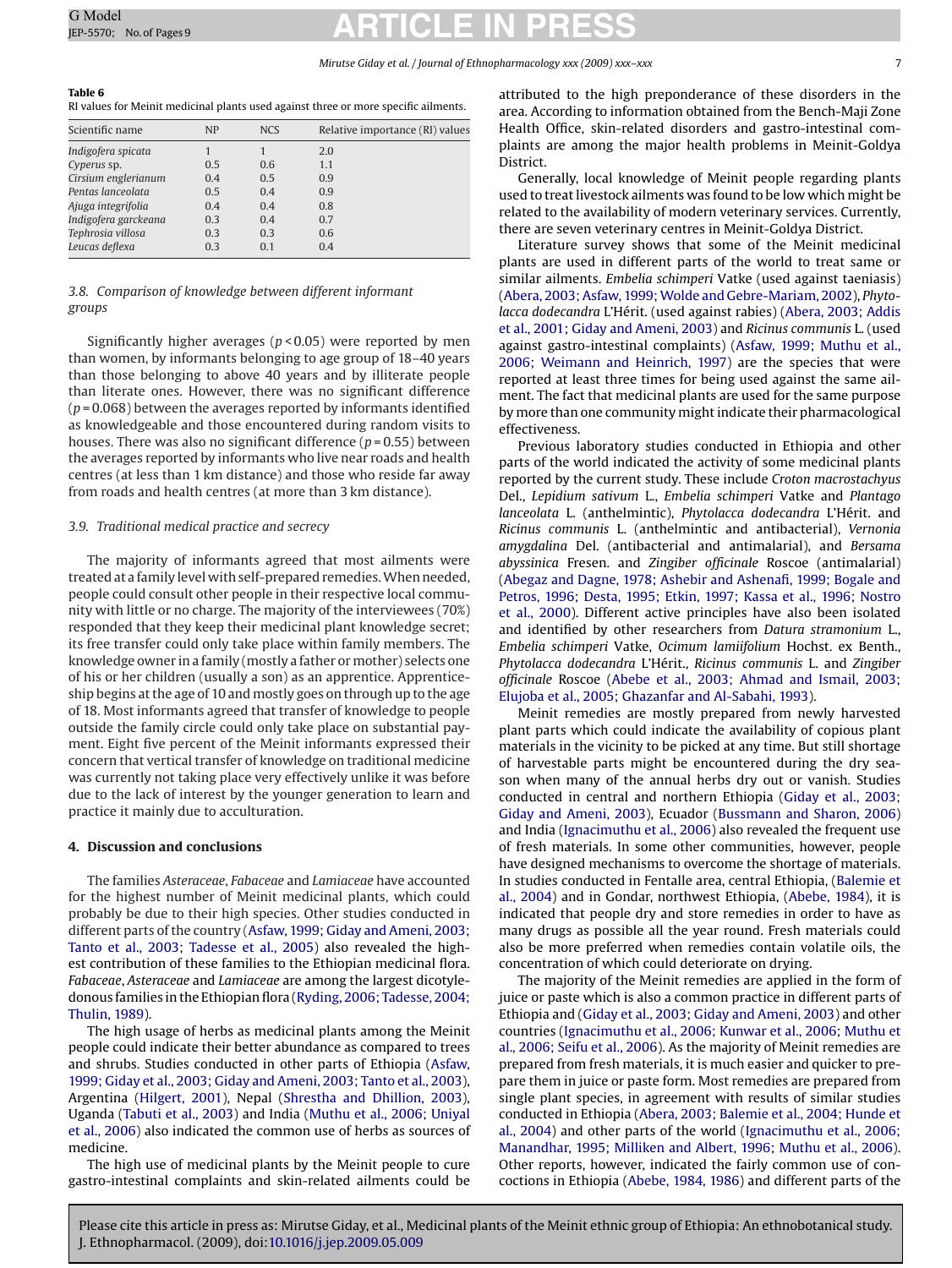### 8 *Mirutse Giday et al. / Journal of Ethnopharmacology xxx (2009) xxx–xxx*

world ([Kamatenesi-Mugisha, 2003; Lal and Yadav, 1983\).](#page-8-0) The frequent use of concoctions could be attributed to the belief by many healers of synergic reactions (Abebe and Ayehu, 1993; Lal and Yadav, 1983). Lack of precision of doses among informants on certain remedies was frequently noted, which is also a frequent phenomenon in other parts of Ethiopia (Balemie et al., 2004; Giday et al., 2003; Giday and Ameni, 2003; Tadesse et al., 2005).

Interview results showed that very few of the Meinit medicinal plants were available for sale at local markets because of their little market demand. Medicinal plants are rather harvested freely from the immediate environment in which they are abundantly found. Results of studies in other parts of Ethiopia, however, revealed a wide domestic trade of medicinal plants ([Dessissa, 2001; Kloos,](#page-8-0) [1976/1977; Kloos et al., 1978; Mander et al., 2006\).](#page-8-0)

Many of the medicinal plants used by Meinit people are weedy species that commonly grow in fallowlands, crop fields and roadsides. However, the increasing trend of using herbicides and the continued use of farming plots without leaving some fallowlands due to the increasing shortage of agricultural plots appear to be the potential threats to the Meinit's medicinal flora.

Interview and ranking exercise results revealed *Ritchiea albersii* Gilg and *Bersama abyssinica* Fresen. as the most scarce medicinal plants. Deforestation and selective cutting are the main factors for their depletion. In the study area, deforestation is taking place at alarming rate due to agricultural expansion. *Ritchiea albersii* Gilg is frequently felled to be used for house construction and as firewood. *Bersama abyssinica* Fresen. serves as source of firewood.

The fact that the plants *Rumex nepalensis* Spreng., *Leucas deflexa* Hook.f. and *Embelia schimperi* Vatke (all used against gastrointestinal complaints) had the highest FL values could be an indication of their good healing potential. According to [Trotter and](#page-8-0) [Logan \(1986\), p](#page-8-0)lants which are used in some repetitive fashion are more likely to be biologically active. The high RI value of the medicinal plant *Indigofera spicata* Forssk. could partly be a reflection of its abundance. The medicinal plants *Bersama abyssinica* Fresen. and *Ritchiea albersii* Gilg which were ranked by Meinit informants as the most scarce species were found to be among the ones scoring low RI values. High versatility of medicinal plants could also indicate higher diversity of active compounds contained by the species.

The study revealed that men have better medicinal plant knowledge than women and this could probably be due to the reason that boys are usually more preferred than girls in the study area in the transfer of the knowledge. Other studies conducted in Ethiopia (Berhe et al., 1995), Brazil (Begossi et al., 2002) and East Timor (Collins et al., 2006) demonstrated similar results. The study further indicated that younger people in the study area have less medicinal plant knowledge as compared to older ones. Results of many studies conducted in different parts of the world revealed similar findings (Begossi et al., 2002; Caniago and Siebert, 1998; Fassil, 2003; Gedif and Hahn, 2003; Hilgert, 2001; Hunde et al., 2004; Manandhar, 1995; Tsehay, 1971; Uniyal et al., 2006). The great majority of the Meinit informants consider acculturation of the young generation as the main factor for the loss of traditional medicinal knowledge. Study conducted in central Ethiopia ([Giday et al., 2003\)](#page-8-0) revealed similar results.

Literate people in the study area were found to be less knowledgeable on the use of medicinal plants as compared to illiterate ones due to the better exposure of the former to modernization. Similar results were reported in studies conducted in Thailand ([Wester and Yongvanit, 1995\) a](#page-8-0)nd Ethiopia ([Gedif and Hahn, 2003\).](#page-8-0)

It was revealed that many ailments are diagnosed and treated at household or family level which is in agreement to findings of other studies conducted in Ethiopia [\(Deribe et al., 2006; Fassil,](#page-8-0) [2003\).](#page-8-0) The majority of the Meinit informants agreed that they kept their medicinal plant knowledge secret. The secrecy of medicinal plant knowledge is also a common practice in different parts of the

country (Balemie et al., 2004; Gedif and Hahn, 2002; Giday et al., 2003).

### **Acknowledgments**

We are very grateful to the Research and Graduate Programs Office, Addis Ababa University (AAU), for covering the expenses of the study. We are also indebted to the Aklilu Lemma Institute of Pathobiology (ALIPB) of AAU for supplying a field vehicle.We would like to extend our gratitude to the National Herbarium of AAU for the use of its facilities to identify plant specimens. Our thanks also go to Dr. Tilahun Teklehaymanot and Mr. Girmay Medhin, for their advice in analysing the data and Dr. Teklehaimanot Hailesellasie for his valuable comments. We are thankful to Drs. Mulugeta Belay and Nigatu Kebede (ALIPB) for their help in translating local names of human and animal diseases, respectively, into their English equivalents based on informants' descriptions of symptoms. We are also very grateful to Meinit informants who unreservedly shared their medicinal plant knowledge with us, the staff of the Meinit District Administration for their support in facilitating the study and Tesfaye Digelech for his service as a translator.

### **References**

- Abate, G., 1989. Etse Debdabe (Ethiopian Traditional Medicine). Addis Ababa University, Addis Ababa (in Amharic).
- Abbink, J., 1993. Me'en ritual, medicinal and other plants: a contribution to South-West Ethiopian ethno-botany. Journal of Ethiopian Studies 26, 1–21.
- Abbink, J., 1995. Medicinal and ritual plants of the Ethiopian southwest: an account of recent research. Indigenous Knowledge and Development Monitor 3, 6–8.
- Abebe, D., Ayehu, A., 1993. Medicinal Plants and Enigmatic Health Practices of Northern Ethiopia. B.S.P.E., Addis Ababa, Ethiopia.
- Abebe, D., 1986. Traditional medicine in Ethiopia: the attempts being made to promote it for effective and better utilisation. SINET: Ethiopian Journal of Science 9 (Suppl.), 61–69.
- Abebe, D., Debella, A., Urga, K., 2003. Medicinal Plants and Other Useful Plants of Ethiopia: Illustrated checklist. Ethiopian Health and Nutrition Research Institute, Addis Ababa, Ethiopia.
- Abebe, W., 1984. Traditional pharmaceutical practice in Gondar region, northwestern Ethiopia. Journal of Ethnopharmacology 11, 33–47.
- Abegaz, B., Dagne, E., 1978. Comparative bioassay studies of some traditionally anthelminitic plants, plant extracts and modern drugs. SINET: Ethiopian Journal of Science 1, 117–122.
- Abera, B., 2003. Medicinal plants used in traditional medicine in Jimma Zone, Southwest Ethiopia. Ethiopian Journal of Health Sciences 13, 85–94.
- Addis, G., Abebe, D., Urga, K., 2001. A survey of traditional medicinal plants in Shirka District, Arsi Zone, Ethiopia. Ethiopian Pharmaceutical Journal 19, 30–47.
- Ahmad, F.B., Ismail, G., 2003. Medicinal plants used by Kadazandudun communities around Crocker Range. ASEAN Review of Biodiversity and Environmental Conservation (ARBEC). URL: [www.arbec.com.my/pdf/art1janmaro3.pdf.](http://www.arbec.com.my/pdf/art1janmaro3.pdf)
- Asfaw, Z., 1999. Ethnobotany of Nations, Nationalities and Peoples in Gambella, Benishangul-Gumuz and Southern Regions of Ethiopia (unpublished), Addis Ababa, Ethiopia.
- Ashebir, M., Ashenafi, M., 1999. Assessment of the antibacterial activity of some traditional medicinal plants on some food-borne pathogens. Ethiopian Journal of Health Development 13, 211–216.
- Balemie, K., Kelbessa, E., Asfaw, Z., 2004. Indigenous medicinal plant utilization, management and threats in Fentalle area, Eastern Shewa, Ethiopia. Ethiopian Journal of Biological Sciences 3, 37–58.
- Begossi, A., Hanazaki, N., Tamashiro, J.Y., 2002. Medicinal plants in the Atlantic Forest (Brazil): knowledge, use and conservation. Human Ecology 30, 281–299.
- Bennett, B.C., Prance, G.T., 2000. Introduced plants in the indigenous pharmacopoeia of northern South America. Economic Botany 54, 90–102.
- Berhe, C., Mengistu, B., W/Aregay, G., 1995. Women Lead in Protecting Food Germplasm and Herbs for Health in Ethiopia (unpublished). Report Submitted to EarthCare Africa, Nairobi, Kenya.
- Bogale, M., Petros, B., 1996. Evaluation of the antimalarial activity of some Ethiopian traditional medicinal plants against *Plasmodium falciparum* in vitro. SINET: Ethiopian Journal of Science 19, 233–243.
- Bussmann, R.W., Sharon, D., 2006. Traditional medicinal plants use in Loja Province, Southern Ecuador. Journal of Ethnobiology and Ethnomedicine 2, 44.
- Caniago, I., Siebert, S.F., 1998. Medicinal plant ecology, knowledge and conservation in Kalimantan, Indonesia. Economic Botany 52, 229–250.
- Collins, S., Martins, X., Mitchell, A., Teshome, A., Arnason, J.T., 2006. Quantitative ethnobotany of two East Timorese cultures. Economic Botany 60, 347–361.
- CSA, 1996. The 1994 Population and Housing Census of Ethiopia Results for Southern Nations, Nationalities and peoples' region. Volume I, Part I: Statistical Report on Population Size and Characteristics. Federal Democratic Republic of Ethiopia, Office of Population and Housing.

<span id="page-7-0"></span>